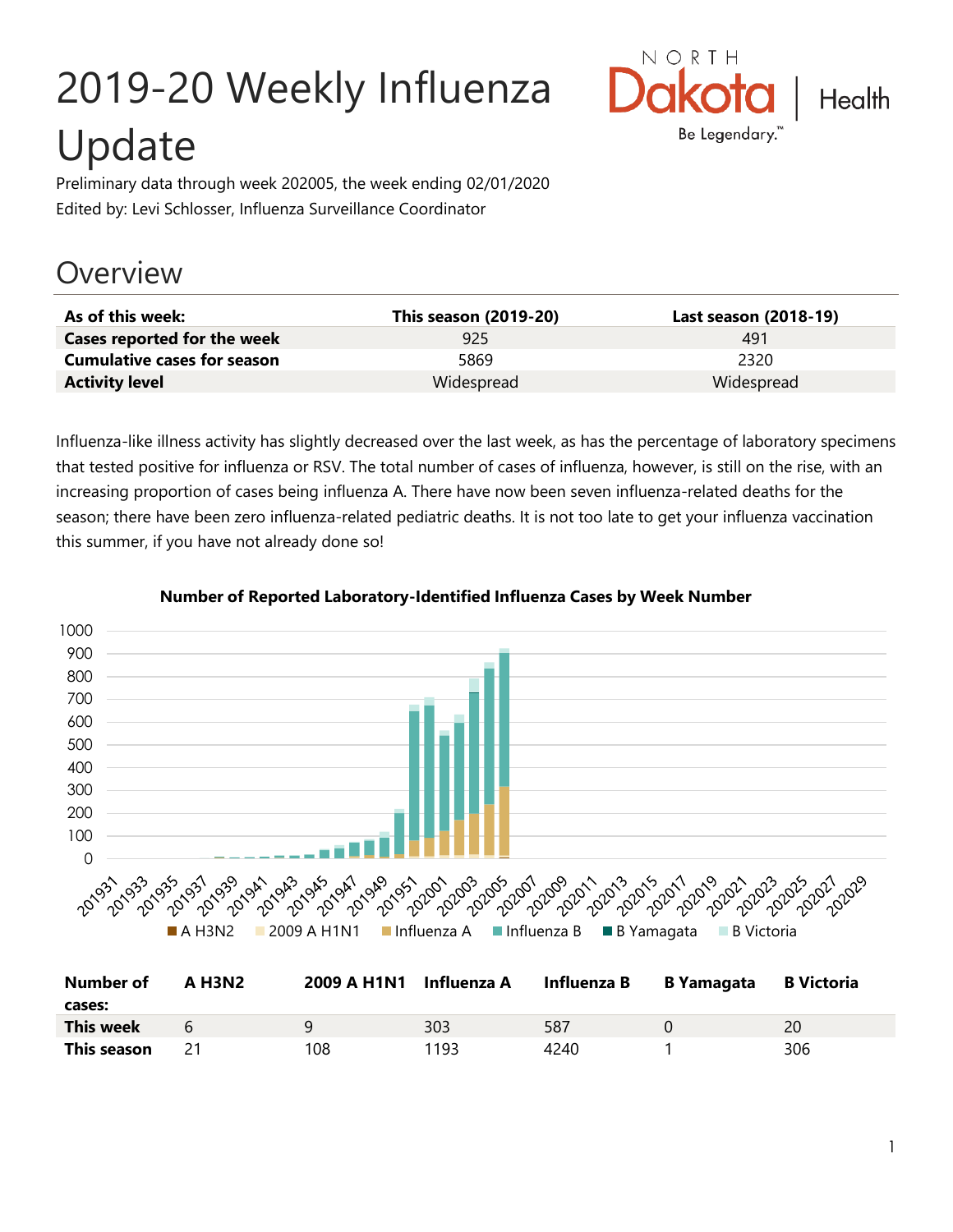Laboratory-confirmed influenza is a reportable disease in North Dakota. Influenza "cases" include people that have tested positive for influenza in a healthcare setting. It does not include people with influenza who did not seek healthcare, or who were diagnosed without a lab test, which is common. The true number of people with influenza in North Dakota is underrepresented, but case data allows us to see where and in what populations influenza is circulating. It also provides context regarding how the current season compares with previous seasons. Find more information about cases on [www.ndflu.com.](file://///nd.gov/doh/DOH-DATA/MSS/DC/PROGRAM/IMMUNE/Immunize/Influenza/Inf18-19/Surveillance/Weekly%20Summaries/www.ndflu.com)







Powered by Bing © GeoNames, Navteq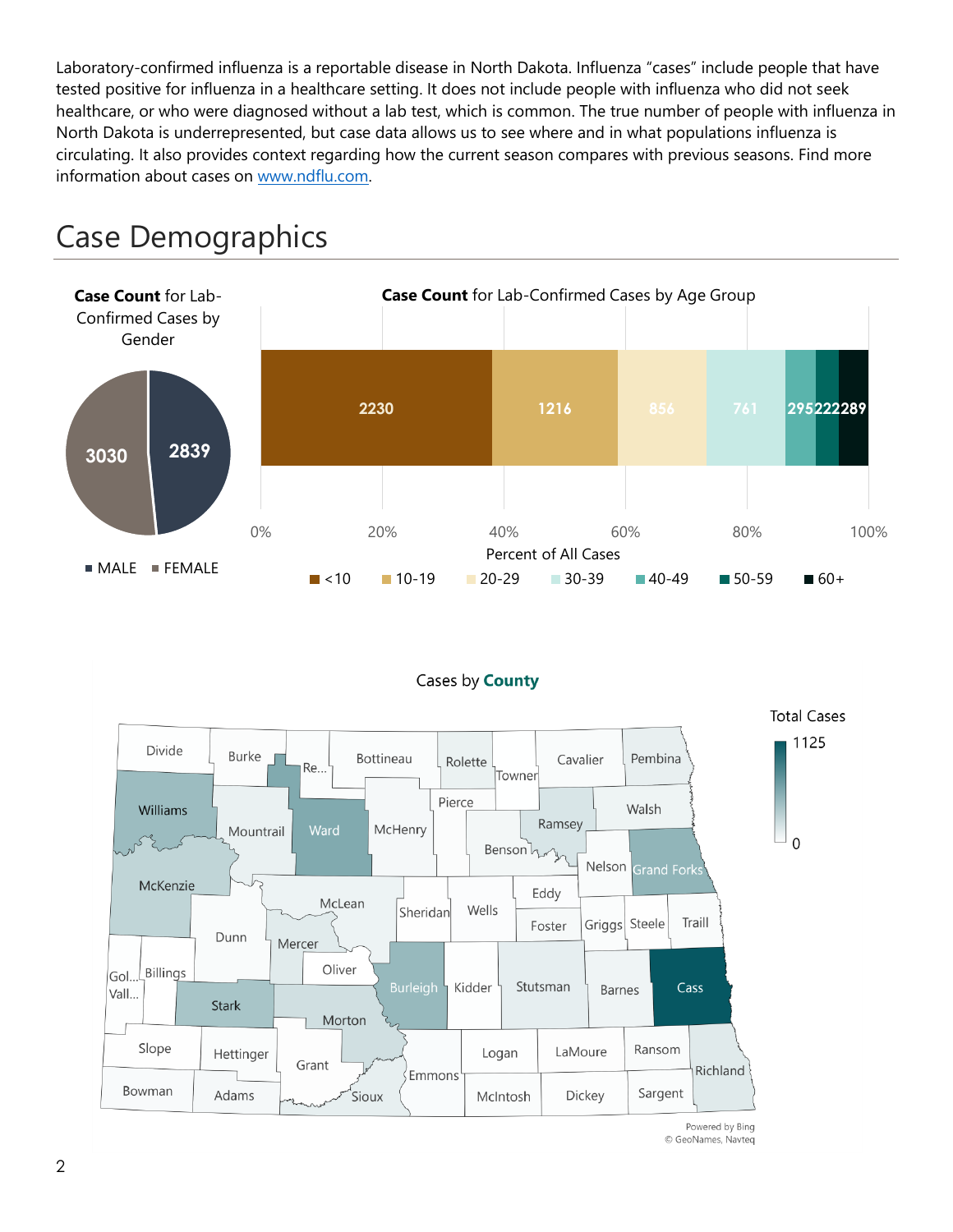# **Outbreaks**

During the influenza season, influenza outbreaks are common anywhere people gather, including schools, child care centers, and health care facilities. Outbreaks of influenza or influenza-like illness may be reported to the NDDoH. The following outbreaks have been reported this season:

| <b>Setting</b>              | <b>Number of outbreaks</b> | <b>Identified pathogens</b> |
|-----------------------------|----------------------------|-----------------------------|
| Long Term Care, Basic Care, | 11                         | Influenza B                 |
| <b>Assisted Living</b>      |                            |                             |
| <b>Schools</b>              |                            | Influenza A/B               |
| <b>Child Care Centers</b>   | 0                          |                             |

# Surveillance Programs

In addition to case reporting, the NDDoH uses a variety information sources to fully describe of what is happening during the influenza season.

#### Hospitalizations

This season, the NDDoH has introduced a new influenza hospitalization surveillance program. Select North Dakota hospitals report the number influenza-related hospitalizations weekly to the NDDoH. Because this surveillance methodology is new, hospitalization numbers this year may not be comparable to previous years.





#### Deaths

Data on pneumonia and influenza deaths is obtained from Vital Records and based on the cause of death listed on the death certificate.



**Total number of deaths for the season: Pneumonia** 227 **Influenza** 7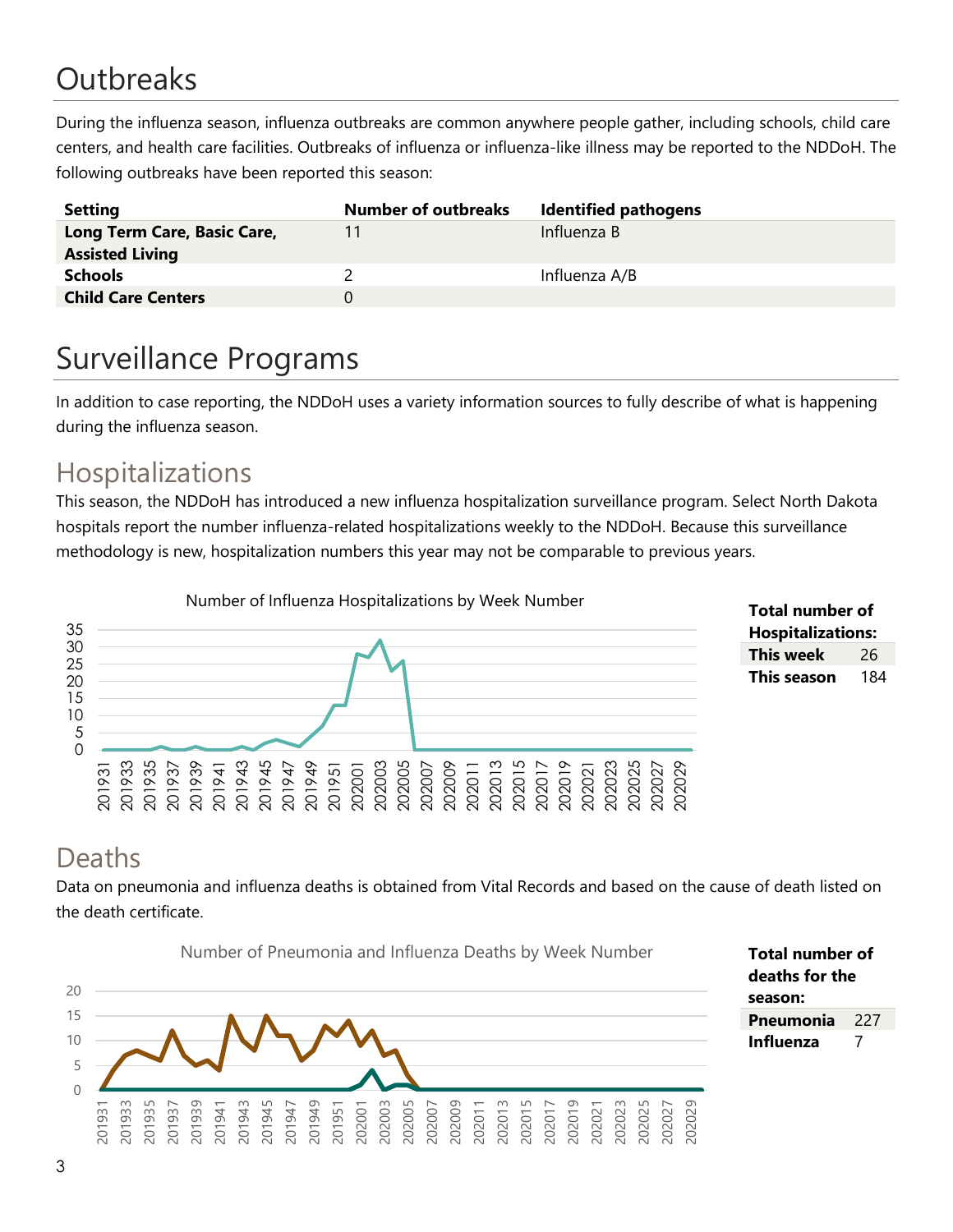### Outpatient Influenza-like Illness

The NDDoH participates in the national U.S. Outpatient Influenza-like Illness Surveillance Network (ILINet). Data from participating outpatient providers in North Dakota are pooled to create a state-wide estimate for the weekly percent of healthcare visits due to influenza-like illness (ILI). Patients presenting with a fever of 100ºF or greater and a cough and/or sore throat are considered to have ILI. For more information on state and national ILINet data, see **FluView** [Interactive.](https://gis.cdc.gov/grasp/fluview/fluportaldashboard.html)



Percent of Outpatient Visits Due to Influenza-like Illness by Week, Current and Previous Season

#### Sentinel Laboratory Data

The NDDoH receives influenza and RSV testing data from participating sentinel laboratories across the state. The total number of positive tests and the total number of tests conducted are reported and used to create a state-wide percent positivity statistic. For influenza, percent positivity of 10% or greater indicates "season level" influenza activity.

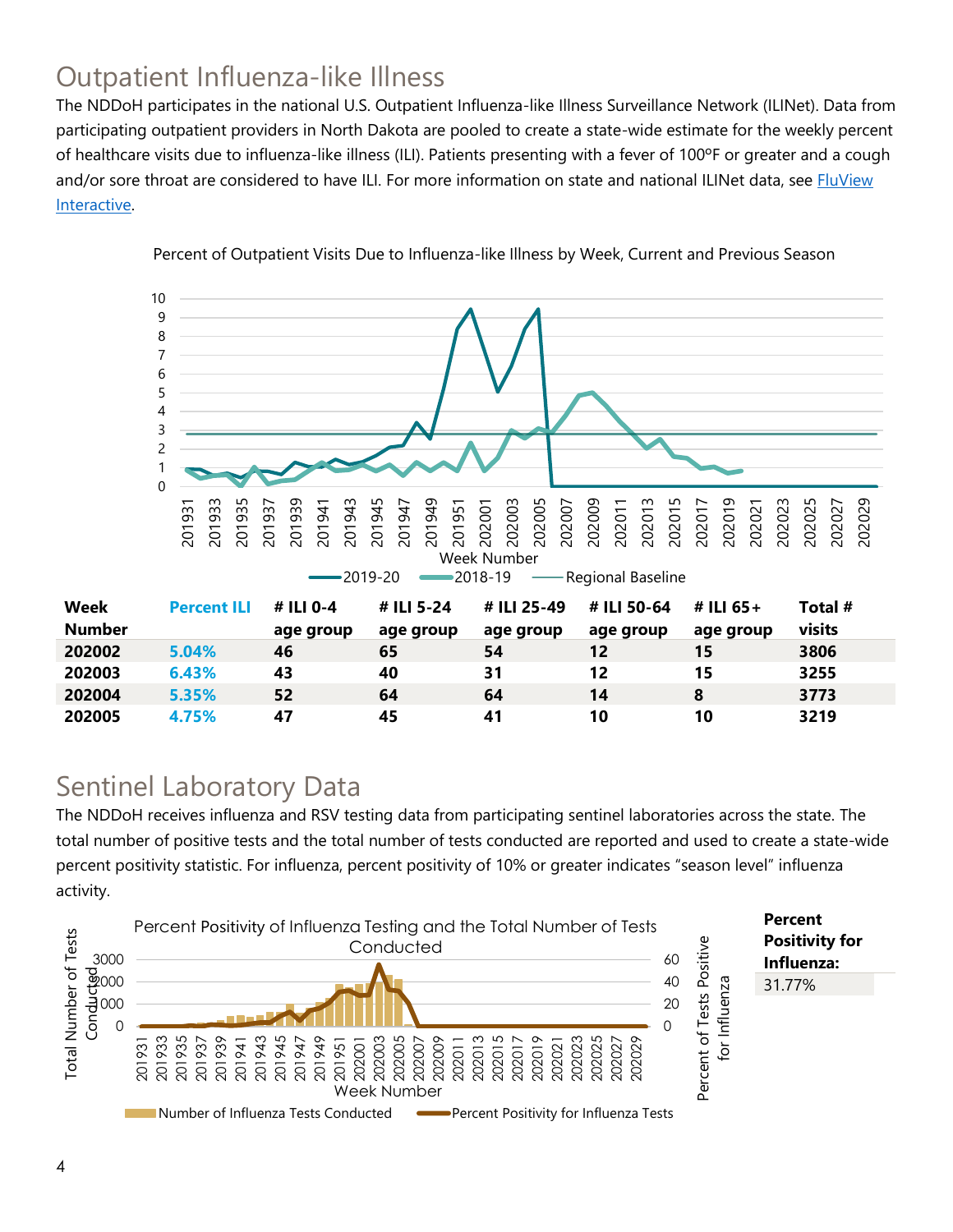

#### School Absenteeism

During the influenza season, increases in school absenteeism data can be used as an early indicator for influenza circulation. The NDDoH received absenteeism data from a majority of schools in the state. Data here include absences for all reasons.



# Multi-season Comparison